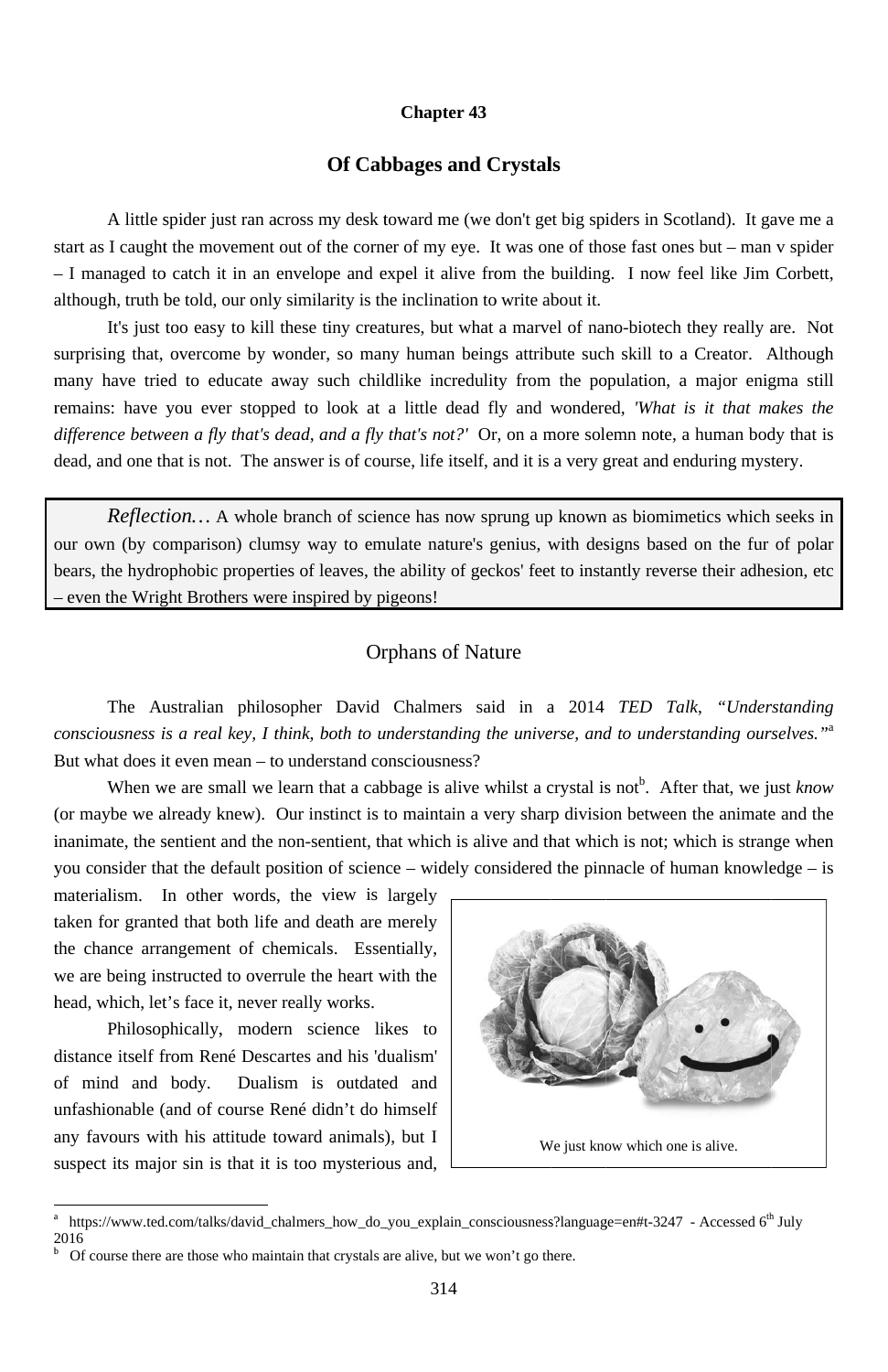if real, threatens to place the whole realm of life outside the domain of the physical sciences, which would never do.

Historically, many cultures have taken the oneness of life and nature in a whole other direction from science's cold and dispassionate stance. The Australian Aborigines for example, whose place in the grand sweep of nature and the unseen realms of mind and spirit is not so easy to define, have traditionally experienced themselves as a holistic mixture of all that is, and might find it hard to imagine themselves apart from nature, or required to be 'objective'.

Chief Seathl of the Duwamish tribe, who lived in what is now the state of Washington, is said to have written to President Franklin Pierce in 1855, *"We do not own the freshness of the air or the sparkle of the water. How can you buy them from us?"*; whilst the famous Crazy Horse declared, *"One does not sell the land people walk on."* Not one for a quick buck old Crazy Horse. How could man – a mere speck in nature's eye – 'own' parts of the land? To many of the indigenous nations of North America, the European concept of owning the land seemed foolish. It was obvious to them that the human being and the land were all part of the same, greater whole, which all belonged to the Great Spirit (or whichever conception thereof was culturally held). Instead, understanding the brevity of their sojourn through the grand scheme of things, they experienced the sense of stewardship and responsibility expressed in this ancient American proverb,

-

## *Treat the earth well: it was not given to you by your parents, it was loaned to you by your children. We do not inherit the Earth from our ancestors, we borrow it from our children.*

But the 'Western' mindset is very different… Historically, with *Rule Britannia*, *God Bless America* or whatever ringing in our ears, owning stuff has never been a problem to us. When we die we just 'leave it' to someone else. To the cultures of European, Middle Eastern, and even Eastern origin – and all those adopting a 'westernised' approach – the natural world is out there to be claimed, partitioned and exploited. This has brought a sense of administrative order but also, fostering greed, great injustice and oppression.

In our minds we feel ourselves somehow separate from the land, orphans of the natural world. No longer *subject* to nature we have become the masters of all we survey, and now we have even reached out to tow the moon, the planets and the asteroids into line. But now the environment is rising up to bite us in the butt, reminding us that *we borrow it from our children* after all.

Just maybe, we chose the wrong system.

#### Roses are White

The world of science, proud as it is of its rise, still struggles with the idea of a distinction between

consciousness and the physical universe. But technically, although the scientific method has proved extremely resilient (particularly when combined with the gun) it has no more claim on the *whole* of reality than any other worldview – a word which the Free Online Dictionary defines as: *'The overall perspective from which one sees and interprets the world.'* <sup>a</sup>

<sup>315</sup>

a http://www.thefreedictionary.com/worldview - Accessed 25<sup>th</sup> Aug 2017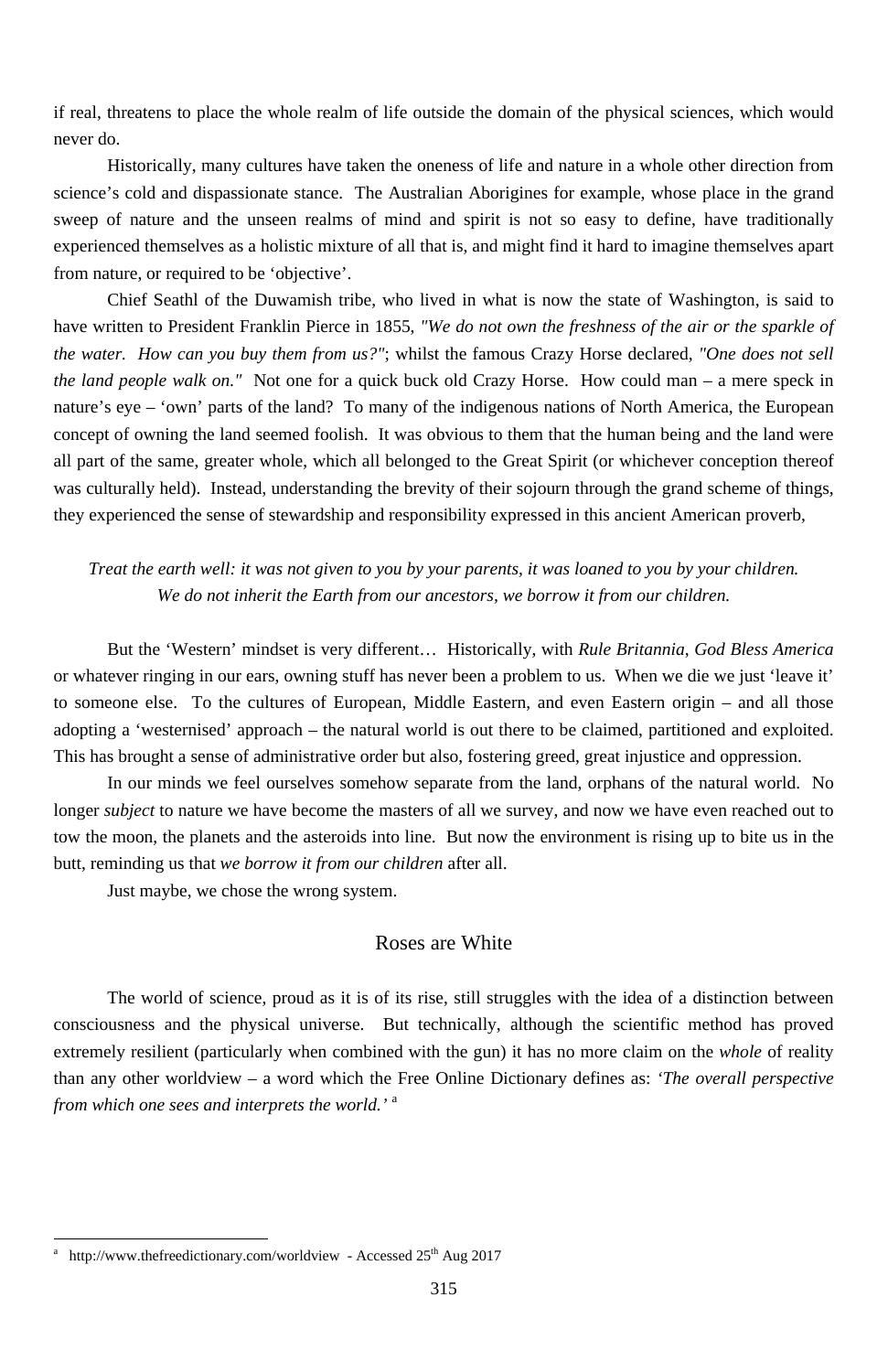Our culture polices the boundaries of knowledge according to the prevailing worldview  $-$  for us the scientific method – insisting it must be the only arbiter of reality. Aware that life's boundary is hazy, the response of science is to deny the boundary's existence, along the lines of… *roses are red, but here is a white rose, well it can't be a rose then because roses are red*… If something cannot be accessed via repeatable experiment and mathematics, we treat it with suspicion or discredit it as superstition.

Scientifically, life tends to be regarded as a mindbogglingly complex, but not miraculous, molecular process – the *'collective property of the neurons in your brain'*<sup>a</sup> approach described by Graham Lawton, Editor of the UK *New Scientist* magazine. Consciousness, morality, free will, purpose... these are all crammed into the folder of physical reductionism which acts as a respectably intellectual explanation. As a result, many scientists give little thought to the mystery of consciousness. Indeed there has been resistance bordering on hostility, as physicist Roger Penrose confirmed in a 2004 interview with the Observer,



*"Yes, I got it in the neck… Colleagues liked my equations but not the contentious stuff about the mind and urged me to write a straightforward book on physics."* <sup>b</sup>

-

In a corporate act of regression to what Werner Heisenberg termed a '*rigid frame of concepts of the nineteenth century'*<sup>c</sup> , it would appear that many perceive the very mind they employ to investigate the natural world as largely irrelevant to the enquiry. However, as one of my friends once quipped, *"We are all going to be seen to have been wrong, but nobody has a monopoly on it."*

So is denial really the way forward? Galen Strawson, Professor of Philosophy at the University of Texas, Austin, certainly does not agree, going so far as to maintain that consciousness is not actually the thing that's the mystery, because,

> *'… we know exactly what consciousness is… It's the most familiar thing there is, whether it's experience of emotion, pain, understanding what someone is saying, seeing, hearing, touching, tasting or feeling. It is in fact the only thing in the universe whose ultimate intrinsic nature we can claim to know. It is utterly unmysterious.'*

He reminds us of the answer that Louis Armstrong is said to have given to someone who asked him

what jazz was: *"If you gotta ask, you ain't never going to know."*

Strawson continues, *'The nature of physical stuff, by contrast, is deeply mysterious, and physics grows stranger by the hour.'* <sup>d</sup>

<sup>316</sup>

a New Scientist, *I am the One and Only*, Graham Lawton, 23<sup>rd</sup> Feb 2013

b <sup>b</sup> https://www.theguardian.com/books/2004/aug/15/scienceandnature.features - Accessed 7<sup>th</sup> June 2017<br><sup>c</sup> Werner Heisenberg *Physics and Philosophy* Penguin Classics 2000 (original convright 1958) P138

d https://www.nytimes.com/2016/05/16/opinion/consciousness-isnt-a-mystery-its-matter.html - Accessed 5<sup>th</sup> Feb 2017

Werner Heisenberg, *Physics and Philosophy*, Penguin Classics 2000, (original copyright 1958), P138